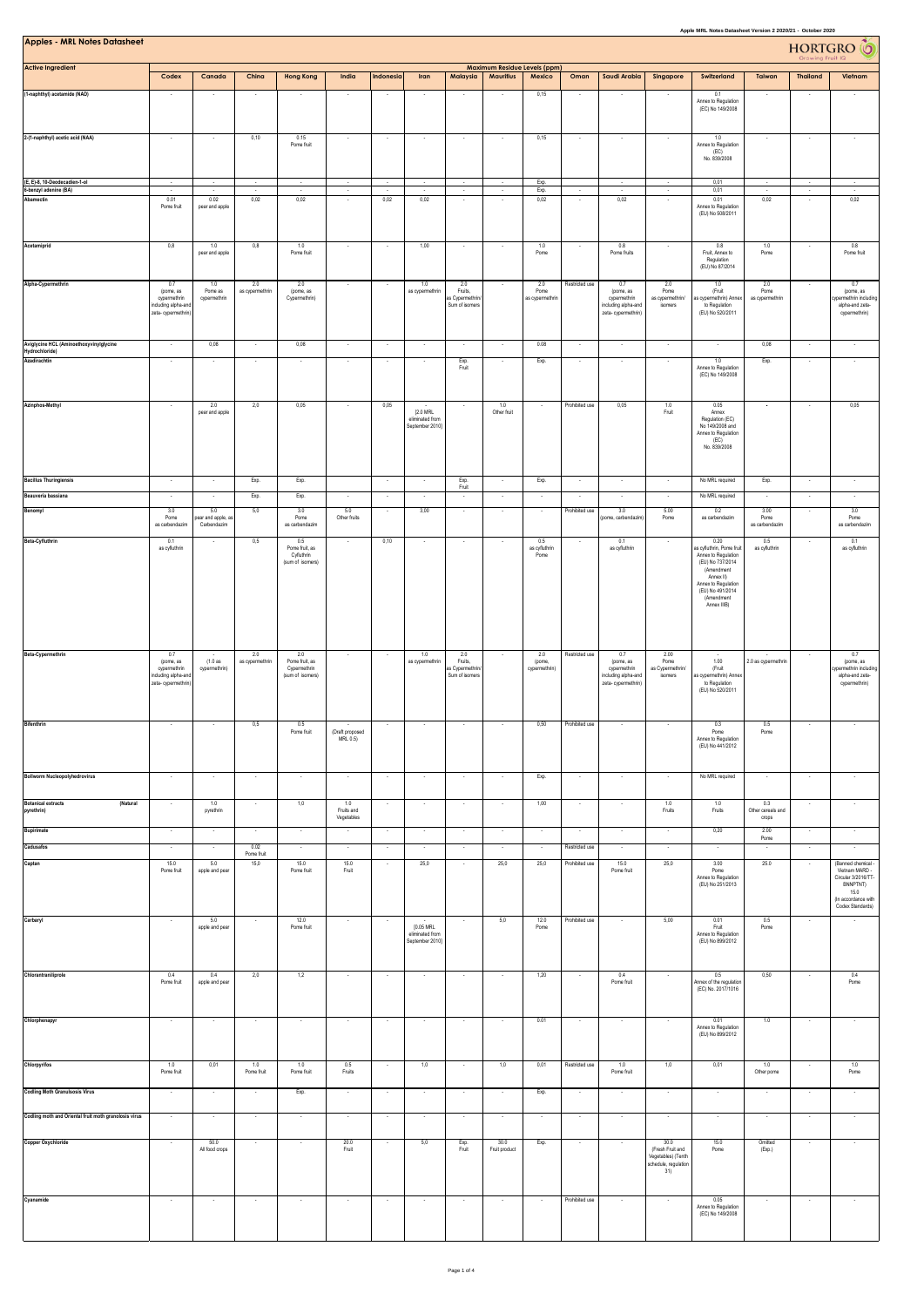| Apple MRL Notes Datasheet Version 2 2020/21 - October 2020<br><b>Apples - MRL Notes Datasheet</b> |                                                   |                                                |                                            |                                                              |                                       |                                    |                          |                          |                                       |                   |                          |                                                 |                                          |                                                                                                                                                                          | HORTGRO <sup>6</sup>                       |                                    |                                       |  |
|---------------------------------------------------------------------------------------------------|---------------------------------------------------|------------------------------------------------|--------------------------------------------|--------------------------------------------------------------|---------------------------------------|------------------------------------|--------------------------|--------------------------|---------------------------------------|-------------------|--------------------------|-------------------------------------------------|------------------------------------------|--------------------------------------------------------------------------------------------------------------------------------------------------------------------------|--------------------------------------------|------------------------------------|---------------------------------------|--|
| <b>Active Ingredient</b>                                                                          |                                                   | Canada                                         |                                            |                                                              |                                       |                                    |                          |                          | Maximum Residue Levels (ppm)          |                   |                          |                                                 |                                          |                                                                                                                                                                          |                                            |                                    |                                       |  |
| Cyantraniliprole                                                                                  | Codex<br>0.8                                      | 1,5                                            | China                                      | <b>Hong Kong</b>                                             | India                                 | Indonesia                          | Iran                     | Malaysia                 | <b>Mauritius</b>                      | Mexico<br>1.5     | Oman                     | Saudi Arabia                                    | Singapore                                | Switzerland                                                                                                                                                              | Taiwan                                     | <b>Thailand</b>                    | Vietnam                               |  |
| Cyhexatin                                                                                         | Pome fruit<br>0,20                                |                                                | $\sim$                                     | 0,20                                                         | $\sim$                                | 0,2                                | <b>Banned pesticide</b>  | ٠.                       | 2,0                                   | ۰.                | Prohibited use           | 0,2                                             | 2,0                                      | 0.2<br>as Azocyclotin,<br>Annex to Regulation<br>(EU) No 899/2012                                                                                                        | Prohibited use                             |                                    | 0,20                                  |  |
| Cypermethrin                                                                                      | 0.7<br>Pome fruit                                 | 1,0                                            | 2,0                                        | 2,0                                                          |                                       |                                    | 1,0                      | 2.0<br>Fruits            |                                       | 2.0<br>Pome fruit | Restricted use           | 0.7<br>Pome fruit                               | 2.00<br>Pome<br>Cypermethrin/<br>isomers | 1.0<br>Fruit<br>Annex to Regulation<br>(EU) No 520/2011                                                                                                                  | 2.0<br>Pome fruit                          |                                    | 0.7<br>Pome fruit                     |  |
| Cyprodinil                                                                                        | 2,0                                               | 1,70                                           |                                            | 1.7<br>Pome fruit                                            |                                       | 0,05                               |                          |                          |                                       | 1.7<br>Pome       |                          | 0,05                                            |                                          | 1.5<br>Annex to Regulation<br>(EU) No 1004/2013                                                                                                                          | 1.0<br>Pome                                |                                    | 2.0<br>Pome fruit                     |  |
| Deltamethrin                                                                                      | 0,2                                               | 0.4                                            | 0,1                                        | 0.2<br>Pome fruit                                            |                                       | 0,2                                | 0,2                      |                          | 0.1<br>Assorted fruits<br>edible peel | 0.2<br>Pome fruit |                          | 0,2                                             | 0.1<br>Pome                              | 0,2                                                                                                                                                                      | 0.2<br>Other pome (except<br>peach)        |                                    | 0,2                                   |  |
| Dichlorvos                                                                                        |                                                   |                                                | 0,1                                        | 0.2<br>Pome fruit                                            | 0.1<br>Fruits                         |                                    | 0,50                     |                          | 0,10                                  |                   | Prohibited use           |                                                 | 0.1<br>Fruit                             | 0.01<br>Annex of the regulation<br>(EC) No 149/2008<br>(modification of<br>Annex II) and Annex<br>Regulation (EC)<br>No. 839/2008<br>(amendment<br>of the annex<br>IIIB) |                                            |                                    |                                       |  |
| Didecyldimethylammonium chloride                                                                  |                                                   |                                                |                                            |                                                              |                                       |                                    |                          |                          |                                       |                   |                          |                                                 |                                          |                                                                                                                                                                          |                                            |                                    |                                       |  |
| Difenoconazole                                                                                    | 4.0<br>Pome fruit                                 | 5.0<br>Pome fruit                              | 0,50                                       | 1.0<br>Pome fruit                                            | 0,01                                  |                                    |                          |                          |                                       | 5,0               |                          | 0.5<br>Pome fruit                               |                                          | 0.5<br>Fruit<br>Annex to Regulation<br>(EU) No 34/2013                                                                                                                   | 1,0                                        |                                    | 0.8<br>Pome fruit                     |  |
| Diphenylamine                                                                                     | 10,0                                              | 5,0                                            | 5,0                                        | 10,0                                                         |                                       | 10,0                               |                          |                          | 5,0                                   | 10,0              |                          | 10,0                                            | 5,0                                      | 0.1<br>Regulation<br>(EU) No 772/2013                                                                                                                                    | 10,0                                       |                                    | 10,0                                  |  |
| Dithianon                                                                                         | 1.0<br>Pome fruit                                 | 5.0                                            | 5,0                                        | 5.0<br>Pome fruit                                            | 0,10                                  |                                    |                          |                          |                                       | 5.0<br>Pome fruit |                          | 5.0<br>Pome fruit                               |                                          | 0.3<br>Pome fruit                                                                                                                                                        | 3,0                                        |                                    | $1.0\,$<br>Pome fruit                 |  |
| Dodine                                                                                            | 5.0<br>Pome fruit                                 | 5.0<br>apple and pear                          | 5.0<br>Pome fruit                          | 5.0<br>Pome fruit                                            | 5,00                                  | $\overline{\phantom{a}}$           | 5,00                     | $\overline{\phantom{a}}$ | 5,0                                   | 5,0               |                          | 5.0<br>Pome fruit                               | 5,0                                      | 0.9<br>Pome fruit                                                                                                                                                        | 2.0<br>Pome fruit                          | $\sim$                             | 5.0<br>Pome fruit                     |  |
| <b>Emamectin benzoate</b>                                                                         | 0.02<br>Pome fruit                                | $\sim$                                         | $\overline{\phantom{a}}$                   | 0.025<br>Pome fruit                                          | $\cdot$                               | $\overline{\phantom{a}}$           | $\sim$                   | $\sim$                   | $\sim$                                | 0,025             |                          | 0.02<br>Pome fruit                              | $\cdot$                                  | 0.02<br>Fruit, Annex to<br>Regulation<br>(EU) No 293/2013                                                                                                                | 0,03                                       | $\cdot$                            | 0.02<br>Emamectin                     |  |
| Entomopathogenic nematodes for weevil and codling<br>moth control<br>Esfenvalerate                | $\sim$<br>$\overline{\phantom{a}}$                | $\sim$                                         | ÷,<br>1,0                                  | $\sim$<br>1,0                                                | $\cdot$                               | $\sim$                             | $\epsilon$<br>2.0        | ÷.                       | ÷,                                    | $\cdot$<br>1,00   | $\sim$                   | $\cdot$<br>$\overline{\phantom{a}}$             | $\cdot$<br>$\overline{\phantom{a}}$      | 0.1                                                                                                                                                                      | 1.0                                        | $\sim$                             | $\cdot$<br>$\cdot$                    |  |
|                                                                                                   |                                                   |                                                |                                            |                                                              |                                       |                                    | as fenvalerate           |                          |                                       |                   |                          |                                                 |                                          | as Fenvalerate, Annex<br>to Regulation<br>(EU) No 491/2014                                                                                                               | Pome, as<br>Fenvalerate                    |                                    |                                       |  |
| Etoxazole                                                                                         | 0.07<br>Pome fruit                                | 0.2                                            |                                            | 0.2<br>Pome fruit                                            | $\overline{\phantom{a}}$              |                                    | 0,20                     |                          |                                       | 0.2<br>Pome       |                          | 0.07<br>Pome fruit                              |                                          | 0.07<br>Annex to Regulation<br>(EU) No 293/2013                                                                                                                          | 0,20                                       |                                    | 0,07                                  |  |
| Fenazaquin                                                                                        | $\sim$                                            | $\overline{\phantom{a}}$                       | $\cdot$                                    | $\sim$                                                       | (Draft proposed<br>MRL 0.2)           |                                    | 0,50                     |                          |                                       | 0.6<br>Pome fruit |                          | $\cdot$                                         |                                          | 0.2<br>Pome fruit                                                                                                                                                        | 0.5<br>Pome                                | $\sim$                             | $\cdot$                               |  |
| Fenbuconazole                                                                                     | $0.5\,$<br>Pome fruit                             | 0.4                                            | 0.1<br>Pome fruit                          | 0.1<br>Pome fruit                                            |                                       |                                    |                          |                          |                                       | 0,40              |                          | 0.5<br>Pome fruit                               | $\cdot$                                  | $0.5\,$<br>Annex to Regulation<br>(EU) No 491/2014                                                                                                                       | $0.5\,$                                    |                                    | 0.5<br>Pome fruit                     |  |
| Fenbutatin-Oxide                                                                                  | 5.0<br>Pome fruit                                 | 3.0<br>pear and appple                         | 5,0                                        | 15,0                                                         | $\cdot$                               | $\overline{\phantom{a}}$           | $\sim$                   | $\overline{\phantom{a}}$ |                                       | 15,0              | $\overline{\phantom{a}}$ | 5.0<br>Pome fruit                               | 5,0                                      | 2.00<br>Annex to Regulation<br>(EC)<br>No 1050/2009,<br>Amending the<br>19.12.2009                                                                                       | 2.00<br>Pome                               | $\cdot$                            | 5.0<br>Pome fruit                     |  |
| Fenoxycarb                                                                                        | $\cdot$                                           | $\sim$                                         | ٠                                          | $\cdot$                                                      | $\cdot$                               | $\cdot$                            | $\sim$                   | $\overline{\phantom{a}}$ |                                       | $\cdot$           | $\cdot$                  | ٠                                               | $\cdot$                                  | 1.0<br>Annex to Regulation<br>(EC) No 149/2008                                                                                                                           | 0.01<br>Others (vegetables<br>and fruits)* | $\cdot$                            | ٠                                     |  |
| Fenpyroximate                                                                                     | 0,2                                               | 0,3                                            | 0,3                                        | 0.3<br>Pome fruit                                            | $\sim$                                | $\sim$                             | 0,3                      | $\sim$                   | $\sim$                                | 0,3               | $\sim$                   | 0.3<br>Pome fruit                               | $\cdot$                                  | 0,2                                                                                                                                                                      | 0,4                                        | $\cdot$                            | 0.3<br>Pome fruit                     |  |
| Fludioxonil                                                                                       | 5.0<br>Pome fruit                                 | 5,0                                            |                                            | 5.0<br>(pome)                                                |                                       |                                    |                          |                          |                                       | 5,0               |                          | 5.0<br>Pome fruit                               |                                          | 5.0<br>Annex to Regulation<br>(EU) No 79/2014                                                                                                                            | 5,0                                        |                                    | 5.0<br>(pome)                         |  |
| Flufenoxuron                                                                                      | $\sim$                                            | 1.0                                            | 1,0                                        | 1,0                                                          | $\sim$                                | $\sim$                             | $\sim$                   | $\sim$                   | $\sim$                                | $\sim$            | $\sim$                   | $\sim$                                          | $\sim$                                   | 0.5<br>Annex to Regulation<br>(EC) No 1050/2009                                                                                                                          | 1.0                                        | $\sim$                             | $\sim$                                |  |
| Fluopyram                                                                                         | 0.5<br>Pome fruit                                 | 0.8                                            | $\cdot$                                    | $\overline{\phantom{a}}$                                     | ×                                     |                                    |                          |                          |                                       | 0,80              |                          | 0.5<br>Pome fruit                               |                                          | 0.6<br>Annex to Regulation<br>(EU) No 491/2014                                                                                                                           | 0.5<br>Other pome                          |                                    | 0.5<br>Pome fruit                     |  |
| Flusilazole                                                                                       | 0.3<br>Pome fruit                                 | 0.2<br>apple                                   | 0,20                                       | 0.3<br>Pome fruit                                            | (0.05 - Draft GSR<br>261 E 20/04/09 ) | $\cdot$                            | $\sim$                   | $\sim$                   | $\sim$                                | $\cdot$           | $\sim$                   | 0.3<br>Pome fruit                               | $\cdot$                                  | 0.1<br>Pome fruit                                                                                                                                                        | 0.2<br>Pome                                | $\cdot$                            | 0.3<br>Pome fruit                     |  |
| Fluxapyroxad                                                                                      | 0.9<br>Pome fruit                                 | 0,8                                            | $\cdot$                                    | $\sim$                                                       | (Draft proposed<br>MRL 0.05)          |                                    | $\overline{\phantom{a}}$ | $\overline{\phantom{a}}$ | $\overline{\phantom{a}}$              | 0.8               |                          | 0.9<br>Pome fruit                               | $\overline{\phantom{a}}$                 | 0.9<br>Pome, Annex to<br>Regulation<br>(EU) No 491/2014                                                                                                                  | 0.9<br>Other pome                          |                                    | 0.9<br>Pome fruit                     |  |
| Formetanate                                                                                       | $\sim$                                            | $\sim$                                         | $\sim$                                     | 0,5                                                          | $\sim$                                | $\sim$                             | $\sim$                   | $\sim$                   | $\sim$                                | $\sim$            | $\sim$                   | $\sim$                                          | $\sim$                                   | 0.01<br>Annex to Regulation<br>(EU) No 61/2014                                                                                                                           | 0.5                                        | $\sim$                             | $\sim$                                |  |
| Furfural<br>Gamma-Cyhalothrin                                                                     | $\cdot$<br>0.2<br>Pome, as lambda-<br>cyhalothrin | $\sim$<br>0.3<br>Pome, as Lambd<br>cyhalothrin | $\sim$<br>0.2<br>as Lambda-<br>cyhalothrin | $\sim$<br>0.2<br>Pome as cyhalothrin<br>(Sum of all isomers) | $\sim$<br>$\sim$                      | $\sim$<br>$\overline{\phantom{a}}$ | $\sim$<br>$\sim$         | $\sim$<br>$\sim$         | $\sim$<br>$\sim$                      | $\sim$<br>0,30    | $\sim$<br>Restricted use | $\sim$<br>0.2<br>Pome, as lambda<br>cyhalothrin | $\sim$<br>$\overline{\phantom{a}}$       | 0.01<br>Pome<br>Annex to Regulation<br>(EU) No 834/2013                                                                                                                  | (0.4as<br>Cyhalothrin)                     | $\sim$<br>$\overline{\phantom{a}}$ | $\sim$<br>0.2<br>Pome, as cyhalothrin |  |
| Hexaconazole                                                                                      | $\sim$                                            | $\cdot$                                        | 0,50                                       | $\sim$                                                       | $\sim$                                | $\cdot$                            | $\cdot$                  | $\sim$                   | $\cdot$                               | $\cdot$           | $\cdot$                  | $\sim$                                          | $\cdot$                                  | 0,01                                                                                                                                                                     | 1.0<br>Other pome                          | $\cdot$                            | $\sim$                                |  |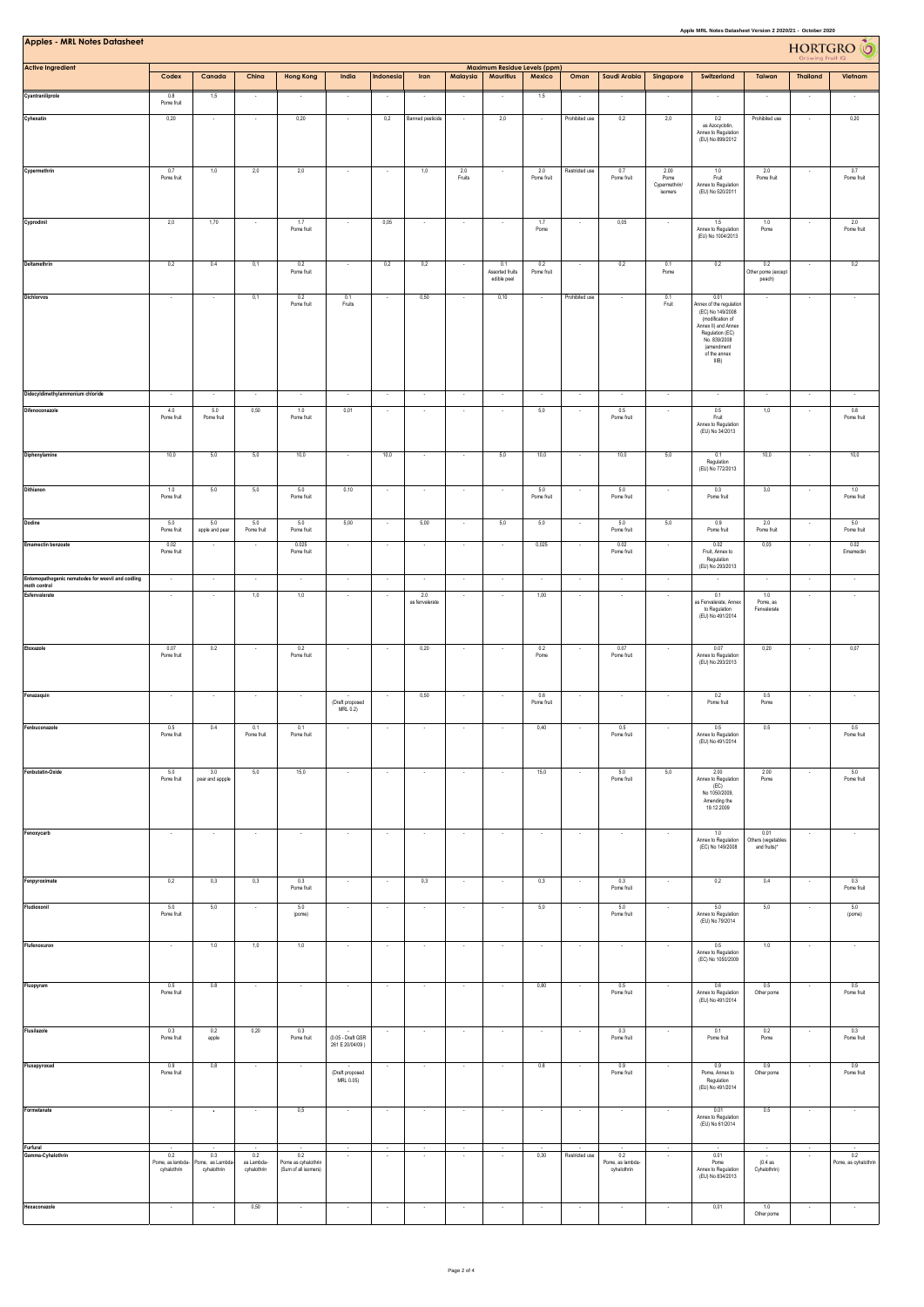| <b>Apples - MRL Notes Datasheet</b>                       | Apple MRL Notes Datasheet Version 2 2020/21 - October 2020<br><b>HORTGRO</b><br>Maximum Residue Levels (ppm) |                                         |                          |                                 |                                                                          |                                     |                                                    |                          |                   |                                         |                                    |                              |                          |                                                                                                                                                                                                                             | $\bullet$                       |                             |                                                                                                                         |
|-----------------------------------------------------------|--------------------------------------------------------------------------------------------------------------|-----------------------------------------|--------------------------|---------------------------------|--------------------------------------------------------------------------|-------------------------------------|----------------------------------------------------|--------------------------|-------------------|-----------------------------------------|------------------------------------|------------------------------|--------------------------|-----------------------------------------------------------------------------------------------------------------------------------------------------------------------------------------------------------------------------|---------------------------------|-----------------------------|-------------------------------------------------------------------------------------------------------------------------|
| <b>Active Ingredient</b>                                  | Codex                                                                                                        | Canada                                  | China                    | <b>Hong Kong</b>                | India                                                                    | Indonesia                           | Iran                                               | Malaysia                 | <b>Mauritius</b>  | Mexico                                  | Oman                               | Saudi Arabia                 | Singapore                | Switzerland                                                                                                                                                                                                                 | Taiwan                          | <b>Thailand</b>             | Vietnam                                                                                                                 |
| Gibberellins                                              |                                                                                                              | $\overline{\phantom{a}}$                | $\overline{\phantom{a}}$ | $\sim$                          | $\sim$                                                                   | . .                                 | $\cdot$                                            | ٠                        |                   | Exp.                                    | $\cdot$                            |                              | ٠                        | No MRL required                                                                                                                                                                                                             | 5.0<br>Pome                     |                             | $\overline{\phantom{a}}$                                                                                                |
| Imidacloprid                                              | 0,5                                                                                                          | 0,6                                     | 0,5                      | 0,5                             | $\sim$                                                                   | 0,5                                 | 0,5                                                | ٠                        | ٠.                | 0,5                                     | Restricted use                     | 0,5                          | $\sim$                   | 0.5<br>Annex to Regulation<br>(EU) No 491/2014                                                                                                                                                                              | 0.5                             | $\cdot$                     | 0,50                                                                                                                    |
| Indoxacarb                                                | 0,50                                                                                                         | ×                                       |                          | 1.0<br>Pome fruit               | $\cdot$                                                                  | 0,50                                | 0,50                                               | ÷                        |                   | 1,00                                    | ×                                  | 0,50                         | $\ddot{\phantom{0}}$     | 0,50                                                                                                                                                                                                                        | 0.5                             |                             | 0.5                                                                                                                     |
| Iprodione                                                 | 5.0<br>Pome fruit                                                                                            | $\sim$                                  | 5,00                     | 5.0<br>Pome fruit               | $\sim$                                                                   | $\overline{\phantom{a}}$            | $\sim$                                             | $\sim$                   | 10,0              | $\sim$                                  | $\overline{\phantom{a}}$           | 5.0<br>Pome fruit            | 10,0                     | 6.00<br>Fruit.<br>Annex to Regulation<br>(EC) No 149/2008                                                                                                                                                                   | 5.00<br>Pome                    | $\sim$                      | 5.0<br>Pome                                                                                                             |
| Kresoxim-Methyl                                           | 0.2<br>Pome fruit                                                                                            | 0.5<br>pear and apple                   | 0,20                     | 0.2<br>Pome fruit               | $\sim$                                                                   | $\sim$                              | 2,00                                               | $\sim$                   | J.                | 0.5<br>Pome                             | ×                                  | 0.2<br>Pome fruit            | $\sim$                   | 0.2<br>Pome<br>Annex to Regulation<br>(EU) No 251/2013<br>(Amendment<br>Annex II)<br>Annex to Regulation<br>(EU) No 364/2014<br>(Amendment<br>Annex IIIB)                                                                   | 1.00<br>Pome                    | $\sim$                      | 0.2<br>Pome                                                                                                             |
| Lambda-Cyhalothrin                                        | 0.2<br>Pome fruit                                                                                            | 0.3<br>pear and apple                   | 0,20                     | 0.2<br>Pome as cyhalothrin      | $\cdot$                                                                  | $\cdot$                             | $\cdot$                                            |                          |                   | 0.3<br>Pome                             | Restricted use                     | 0.2<br>Pome fruit            |                          | 0.1<br>Pome                                                                                                                                                                                                                 | 0.4<br>ome as cyhalothrii       |                             | 0.2<br>Pome, as cyhalothrin                                                                                             |
|                                                           |                                                                                                              |                                         |                          | (Sum of all isomers)            |                                                                          |                                     |                                                    |                          |                   |                                         |                                    |                              |                          | Annex to Regulation<br>(EU) No 834/2013                                                                                                                                                                                     |                                 |                             |                                                                                                                         |
| Mancozeb                                                  | 5.0<br>Pome as<br>Diffiocarb                                                                                 | 7.0<br>apple and pear<br>(Dithiocarbs.) | 5,00                     | 7.0<br>Dithiocarb.              | 3.0<br>Other fruit<br>(Dithiocarbs./CS2)                                 |                                     | 2.0<br>as Dithiocarbs                              |                          |                   | $_{0,6}$                                | Prohibited use                     | 5.0<br>Pome as<br>Dithiocarb | 3.0<br>(Dithiocarbs.)    | $5.0\,$<br>Pome, Dithiocarbs                                                                                                                                                                                                | $2.5\,$<br>Pome Dithiocarbs     |                             | 5.0<br>Pome as<br>Dithiocarb                                                                                            |
| Maneb                                                     | 5.0<br>Pome as<br>Diffiocarb                                                                                 | 7.0<br>pear and apple<br>(Dithiocarbs.) |                          | 7.0<br>Dithiocarb.              | 3.0<br>Other fruit<br>(Dithiocarbs./CS2)                                 |                                     | 2.0<br>as Dithiocarbs                              |                          |                   | - 1                                     | Prohibited use                     | 5.0<br>Pome as<br>Dithiocarb | 3.0<br>(Dithiocarbs.)    | 5.0<br>Pome, Dithiocarbs                                                                                                                                                                                                    | 2.5<br>Pome Dithiocarbs         |                             | 5.0<br>Pome as<br>Dithiocarb                                                                                            |
| <b>Mercaptothion (Malathion)</b>                          | 0,5                                                                                                          | 2.0<br>pear and apple                   | 2,0                      | 8,0                             | 4.0<br>Fruits                                                            | 0,5                                 | 0,5                                                | ×,                       | 2,0               | 8,0                                     | $\cdot$                            | 0,5                          | 2,0                      | 0.02<br>Annex to Regulation<br>(EU) No 270/2012                                                                                                                                                                             | 0.5                             | $\epsilon$                  | 0,50                                                                                                                    |
| Metamitron<br><b>Methidathion</b>                         | 0,5                                                                                                          | 0.5<br>pear and apple                   | 0.05<br>Pome fruit       | 0,50                            | $\overline{\phantom{a}}$<br>$\sim$                                       | 0,50                                | <b>Banned pesticide</b>                            | $\sim$                   | 0,5               | $\sim$                                  | Prohibited use                     | 0,5                          | 0,20                     | 0,10<br>0.03<br>Annex to Regulation<br>(EU) No 310/2011                                                                                                                                                                     | $\sim$                          | (Draft proposed<br>MRL 0.1) | 0,50                                                                                                                    |
| Methoxyfenozide                                           | 2.0<br>Pome fruit                                                                                            | 1.5<br>apple and pear                   | 3,00                     | 3,00                            | $\sim$                                                                   | $\sim$                              | $\sim$                                             | $\sim$                   | $\sim$            | 2,00                                    | $\overline{\phantom{a}}$           | 2.0<br>Pome fruit            | $\sim$                   | 2.00<br>Pome, Annex to<br>Regulation<br>(EU) No 491/2014                                                                                                                                                                    | 1.5                             | $\sim$                      | 2.0<br>Pome fruit                                                                                                       |
| 1-Methylcyclopropene                                      | $\cdot$                                                                                                      | $\cdot$                                 | $\cdot$                  | $\sim$                          |                                                                          | $\cdot$                             | $\cdot$                                            | $\sim$                   | $\cdot$           | $\cdot$                                 | $\cdot$                            | $\sim$                       | $\overline{\phantom{a}}$ | 0.01<br>Schedule<br>Regulation (EC)                                                                                                                                                                                         | 0,01                            | $\sim$                      | $\cdot$                                                                                                                 |
| Methyl eugenol                                            | $\sim$                                                                                                       | ×                                       |                          | $\cdot$                         |                                                                          | ÷,                                  |                                                    | $\sim$                   |                   |                                         |                                    |                              |                          | No. 149/2008                                                                                                                                                                                                                | $\overline{\phantom{a}}$        | $\epsilon$                  | $\cdot$                                                                                                                 |
| Methyl-Parathion (Parathion-methyl)                       | 0,2                                                                                                          | ٠                                       | 0,01                     | 0,20                            | 0.2<br>Fruits                                                            | 0,20                                | <b>Banned pesticide</b><br>(Maximum limit<br>0.05) |                          | 0.2<br>Fruit      | Tolerance<br>withdrawn in<br><b>USA</b> | Prohibited use                     | 0,2                          | Parathion 0.5            | 0.01<br>Annex to Regulation<br>(EU) No 899/2012                                                                                                                                                                             | 0.2                             |                             | (Banned chemical<br>Vietnam MARD -<br>Circular 3/2016/TT-<br>BNNPTNT)<br>0.2<br>(In accordance with<br>Codex Standards) |
| Metiram                                                   | 5.00<br>Pome as<br>Difficcarb                                                                                | 7.0<br>(Dithiocarbs)                    |                          | 7.00<br>Dithiocarb              | 3.00<br>Other fruit<br>(Dithiocarbs./CS2)<br>(Draft proposed<br>MRL 0.5) |                                     | 2.0<br>as Dithiocarbs                              |                          |                   | 0.5                                     |                                    | 5.0<br>Pome as<br>Dithiocarb | 3.00<br>(Dithiocarbs.)   | 5.00<br>Pome<br>(diffiiocarbs)                                                                                                                                                                                              | 2.5<br>Pome Dithiocarbs.        |                             | 5.0<br>Pome as<br>Dithiocarb                                                                                            |
| <b>Milbemectin</b>                                        | $\sim$                                                                                                       | $\sim$                                  | $\sim$                   | $\sim$                          | $\sim$                                                                   | $\sim$                              | $\sim$                                             | $\sim$                   | $\sim$            | $\sim$                                  | $\sim$                             | $\sim$                       | $\sim$                   | 0.02<br>Annex to Regulation<br>(EU) No 1317/2013                                                                                                                                                                            | 0.2<br>Pome                     | $\sim$                      | $\sim$                                                                                                                  |
| <b>Mineral Oil</b>                                        | $\sim$<br>0.6                                                                                                | $\sim$                                  | $\sim$<br>0,5            | Exp.                            | $\sim$<br>$\sim$                                                         | $\sim$                              | $\sim$                                             | Exp.<br>Fruit            | $\sim$            | $\sim$                                  | $\sim$<br>$\sim$                   | $\cdot$<br>0.5               | $\epsilon$               | $\sim$                                                                                                                                                                                                                      | $\sim$                          | $\cdot$<br>$\sim$           | $\sim$                                                                                                                  |
| Myclobutanil                                              | Pome fruit                                                                                                   | 0,5                                     |                          | 0.5<br>Pome fruit               | (Draft proposed<br>MRL 0.01)                                             |                                     |                                                    |                          |                   | $0.5\,$                                 |                                    | Pome fruit                   |                          | 0.6<br>Pome,<br>Annex of the regulation<br>(EU) 2016/567                                                                                                                                                                    | $0.5\,$<br>Pome                 |                             | 0.6<br>Pome fruit                                                                                                       |
| Non-ionic surfactant<br>Novaluron                         | $\sim$<br>3.0<br>Pome fruit                                                                                  | $\sim$<br>2.0<br>pear and apple         | $\sim$<br>3.0<br>Pome    | $\sim$<br>3.0<br>Pome fruit     | $\sim$                                                                   | $\sim$                              | $\sim$                                             | $\sim$                   | $\sim$            | $\sim$<br>3.0                           | $\sim$                             | $\sim$<br>3.0<br>Pome fruit  | $\sim$                   | $\sim$<br>2,00                                                                                                                                                                                                              | $\overline{\phantom{a}}$<br>2.0 | $\sim$                      | $\sim$<br>3.0<br>Pome fruit                                                                                             |
| Orange oil<br>Penconazole                                 | $\sim$<br>0,1                                                                                                | $\cdot$<br>$\sim$                       | $\sim$<br>0,2            | $\sim$<br>0,2                   | $\epsilon$<br>$\cdot$<br>(Draft proposed<br>MRL 0.1)                     | $\cdot$<br>$\overline{\phantom{a}}$ | $\epsilon$<br>$\cdot$                              | $\cdot$<br>$\cdot$       | $\sim$<br>$\cdot$ | $\sim$<br>$\cdot$                       | $\epsilon$<br>$\cdot$              | 0.2<br>Pome fruit            | $\sim$<br>$\cdot$        | No MRL required<br>0.2<br>Pome<br>Regulation (EC)                                                                                                                                                                           | $\lambda$<br>0.2<br>Pome        | $\cdot$<br>$\cdot$          | $\sim$<br>0.2<br>Pome fruit                                                                                             |
| Pirimicarb                                                | 1.0                                                                                                          | $\sim$                                  | 1.0                      | 1.0                             | $\sim$                                                                   | $\overline{\phantom{a}}$            | 1,00                                               | $\sim$                   | $\sim$            | $\sim$                                  | $\cdot$                            | 1.0                          | Primicarb 1.00           | No. 149/2008<br>1,20                                                                                                                                                                                                        | 1.0                             | $\sim$                      | 1.0                                                                                                                     |
| Prohexadione-Calcium                                      | Pome fruit                                                                                                   | 3,0                                     | Pome                     | Pome fruit<br>3.0<br>Pome fruit | (Draft proposed<br>MRL 0.01)                                             |                                     |                                                    |                          |                   | 3.0<br>Pome                             |                                    | Pome fruit                   | Pome                     | 0.1<br>Annex to Regulation<br>(EU) No 241/2013<br>(modification of<br>Annex II)<br>Annex to Regulation<br>(EU) No 750/2010<br>(modification of<br>Annex IIIB)<br>prohexadione and its<br>salts expressed as<br>prohexadione | Other pome<br>3.00              |                             | Pome                                                                                                                    |
| Potassium bicarbonate                                     | $\sim$                                                                                                       | $\epsilon$                              | $\cdot$                  | $\sim$                          | $\cdot$                                                                  | $\cdot$                             | $\sim$                                             | $\sim$                   | $\sim$            | Exp.                                    | $\cdot$                            | $\sim$                       | $\sim$                   | No MRL required                                                                                                                                                                                                             | MRLs Omitted                    | $\cdot$                     | $\sim$                                                                                                                  |
| Propargite                                                | 3,0                                                                                                          | 3,0                                     | 5,0                      | 5.0<br>Pome fruit               | ٠<br>(Draft proposed                                                     | 3,0                                 | $\bullet$                                          | $\overline{\phantom{a}}$ | 5,0               | $\overline{\phantom{a}}$                | Prohibited use                     | 3,0                          | 3,0                      | 1.5<br>Pome fruit                                                                                                                                                                                                           | (Exp.)<br>3.0                   | $\ddot{\phantom{1}}$        | 3,00                                                                                                                    |
| Propineb                                                  | 5,0                                                                                                          | 7.0<br>pear and apple<br>(Dithiocarbs.) | 5,0                      | 7.0<br>(Dithiocarbs.)           | MRL 3.0)<br>1,0                                                          |                                     | Suspended<br>pesticide                             | $\cdot$                  | $\sim$            | $\cdot$                                 | $\sim$                             | 5.0<br>Pome as<br>Dithiocarb | 3.0<br>(Dithiocarbs.)    | 0.3<br>(expressed as<br>propylenediamine)                                                                                                                                                                                   | 2.5<br>(Dithiocarbs.)           | $\sim$                      | 5.0<br>Dithocarb.                                                                                                       |
| Prothiofos<br>Pydiflumetofen (Adepidyn)<br>Pyraclostrobin | 0.7<br>Pome fruit                                                                                            | $\overline{\phantom{a}}$<br>1,5         | 0,5                      | $\sim$<br>$\sim$<br>0,5         | $\sim$<br>$\sim$<br>(Draft proposed<br>MRL 0.5)                          | 0,50                                | ٠<br>$\sim$                                        | $\sim$<br>$\sim$         |                   | 0.2<br>1.5<br>Pome                      | $\overline{\phantom{a}}$<br>$\sim$ | 0,5                          | $\cdot$<br>$\sim$        | 0,40                                                                                                                                                                                                                        | 1,00                            | $\cdot$<br>$\sim$           | $\sim$<br>$\sim$<br>0.5                                                                                                 |